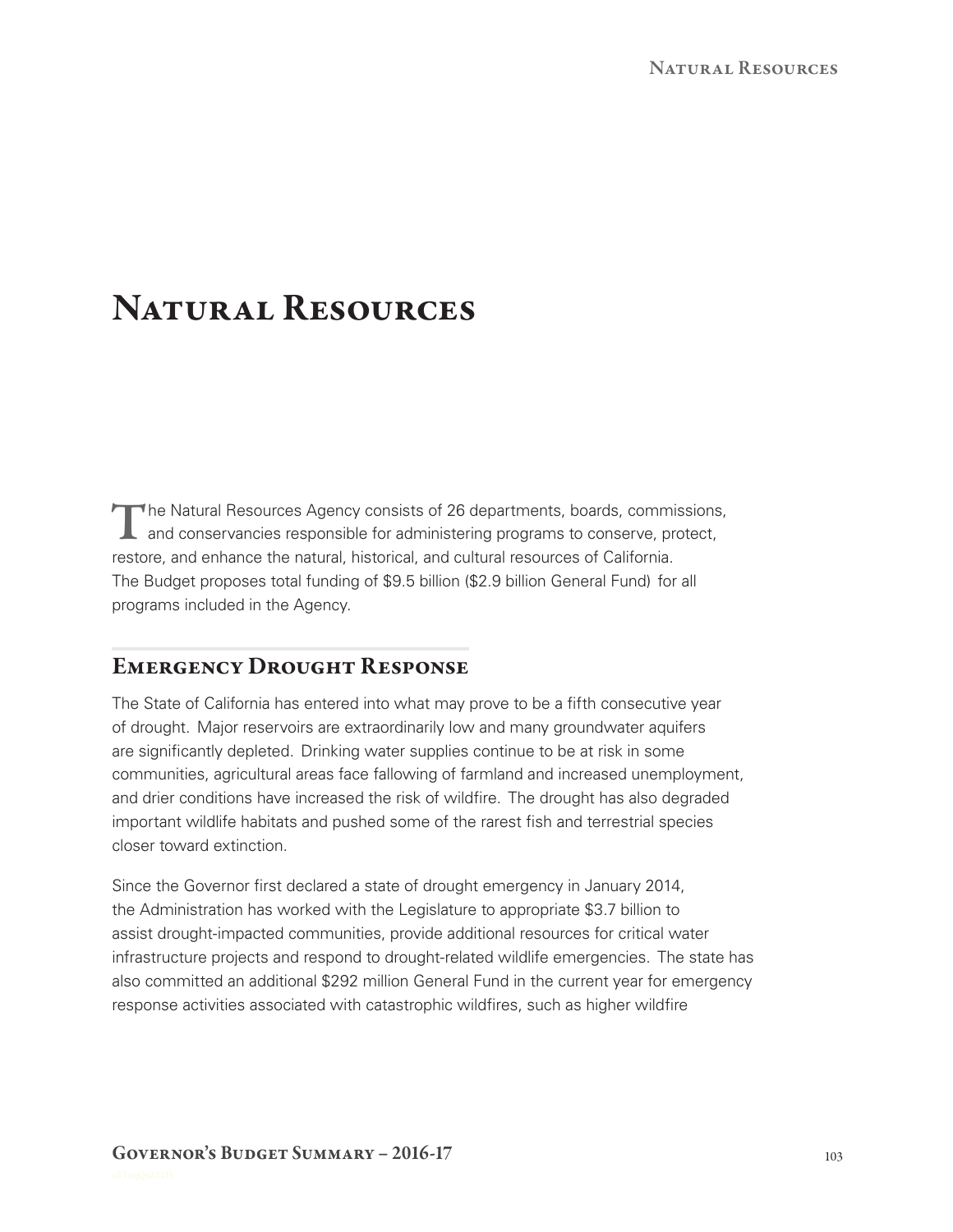suppression costs and debris removal in impacted communities in Lake and Calaveras counties to enable community rebuilding and economic recovery.

The Budget provides an additional \$323.1 million (\$212.1 million General Fund) on a one-time basis to continue immediate response to the drought (see Figure RES-01). The Budget also reflects an additional \$215 million General Fund for higher anticipated emergency wildfire suppression costs as a result of the drought, including significant tree mortality throughout the state. The Administration will continue to monitor and evaluate statewide drought conditions through the winter months, and will reevaluate these budget year needs in the May Revision.

| <b>Emergency Drought Response</b><br>(Dollars in Millions) |                                                     |                                                       |         |
|------------------------------------------------------------|-----------------------------------------------------|-------------------------------------------------------|---------|
| Investment<br>Category                                     | Department                                          | Program                                               | Amount  |
| Protecting<br><b>Water Supplies</b>                        | Department of Water Resources                       | <b>Emergency Salinity Barriers in</b><br>the Delta    | \$42.0  |
|                                                            | Department of Water Resources                       | Local Assistance for Small<br>Communities             | \$5.0   |
|                                                            | Water Board                                         | <b>Water Curtailment</b>                              | \$5.4   |
|                                                            | <b>Water Board</b>                                  | <b>Emergency Drinking Water</b><br>Projects           | \$16.0  |
| Water<br>Conservation                                      | Department of Water Resources                       | Urban Water Conservation &<br>Save Our Water Campaign | \$15.0  |
|                                                            | <b>Energy Commission</b>                            | Rebates for Appliances                                | \$30.0  |
|                                                            | <b>Energy Commission</b>                            | Water and Energy Technology<br>Program                | \$30.0  |
|                                                            | Department of Food and<br>Agriculture               | <b>Agricultural Water Conservation</b>                | \$20.0  |
| Emergency<br>Response                                      | Department of Forestry and Fire<br>Protection       | <b>Enhanced Fire Protection</b>                       | \$77.4  |
|                                                            | Department of Water Resources                       | Drought Management and<br>Response                    | \$12.0  |
|                                                            | Department of Fish and Wildlife                     | Protection of Fish and Wildlife                       | \$17.7  |
|                                                            | Department of Social Services                       | Drought Food Assistance                               | \$18.4  |
|                                                            | Office of Emergency Services                        | California Disaster Assistance<br>Act                 | \$22.7  |
|                                                            | Office of Emergency Services                        | <b>State Operations Center</b>                        | \$4.0   |
|                                                            | Department of Community<br>Services and Development | Farmworker Assistance                                 | \$7.5   |
| <b>Total</b>                                               |                                                     |                                                       | \$323.1 |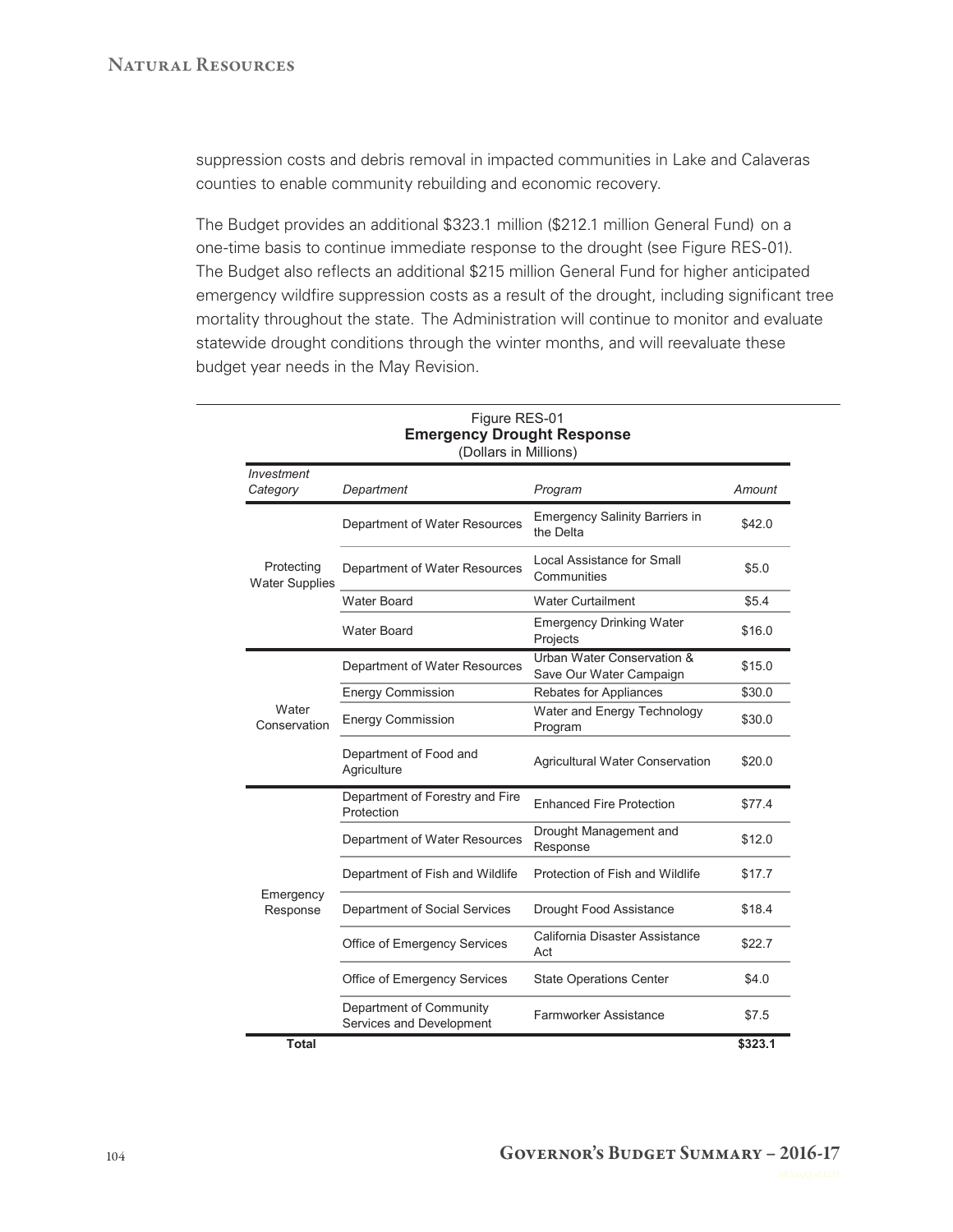Significant Adjustments:

- Department of Forestry and Fire Protection (CAL FIRE)— An increase of \$74.5 million General Fund and \$2.9 million State Responsibility Area Fire Prevention Fund to continue firefighter surge capacity, retain seasonal firefighters beyond the normal budgeted fire season, provide additional defensible space inspectors, and enhance air attack capabilities to suppress wildfires during the 2016 fire season.
- Department of Water Resources— An increase of \$64 million General Fund for multiple statewide drought response efforts including:
	- \$42 million for installation and removal of a temporary rock barrier in the Sacramento-San Joaquin Delta to deter salinity encroachment.
	- \$12 million to implement statewide actions, including operation of the drought management operations center, water transfer support and water supply modeling.
	- \$5 million to provide emergency drinking water support for small communities, including addressing private wells.
	- \$5 million to continue Save Our Water, the state's public education campaign aimed at helping all Californians reduce water use.
- State Water Resources Control Board— An increase of \$5.4 million General Fund and \$16 million Cleanup and Abatement Account to continue enforcement of drought-related water rights and water curtailment actions and provide grants for emergency drinking water projects.
- Department of Fish and Wildlife—An increase of \$15.7 million General Fund and \$2 million Hatchery and Inland Fisheries Fund to continue fish rescue and stressor monitoring, water efficiency projects on department lands, law enforcement activities, and to provide infrastructure to protect salmon. Drought response efforts will include the voluntary drought initiative, which encourages landowners to keep as much water as possible in high-priority spawning streams. The Department also has expedited installation of storage tanks for landowners who would otherwise divert from streams.
- Department of Social Services—An increase of \$18.4 million General Fund to continue the Drought Food Assistance Program, which since 2014 has delivered more than a million boxes of food to communities most impacted by the drought.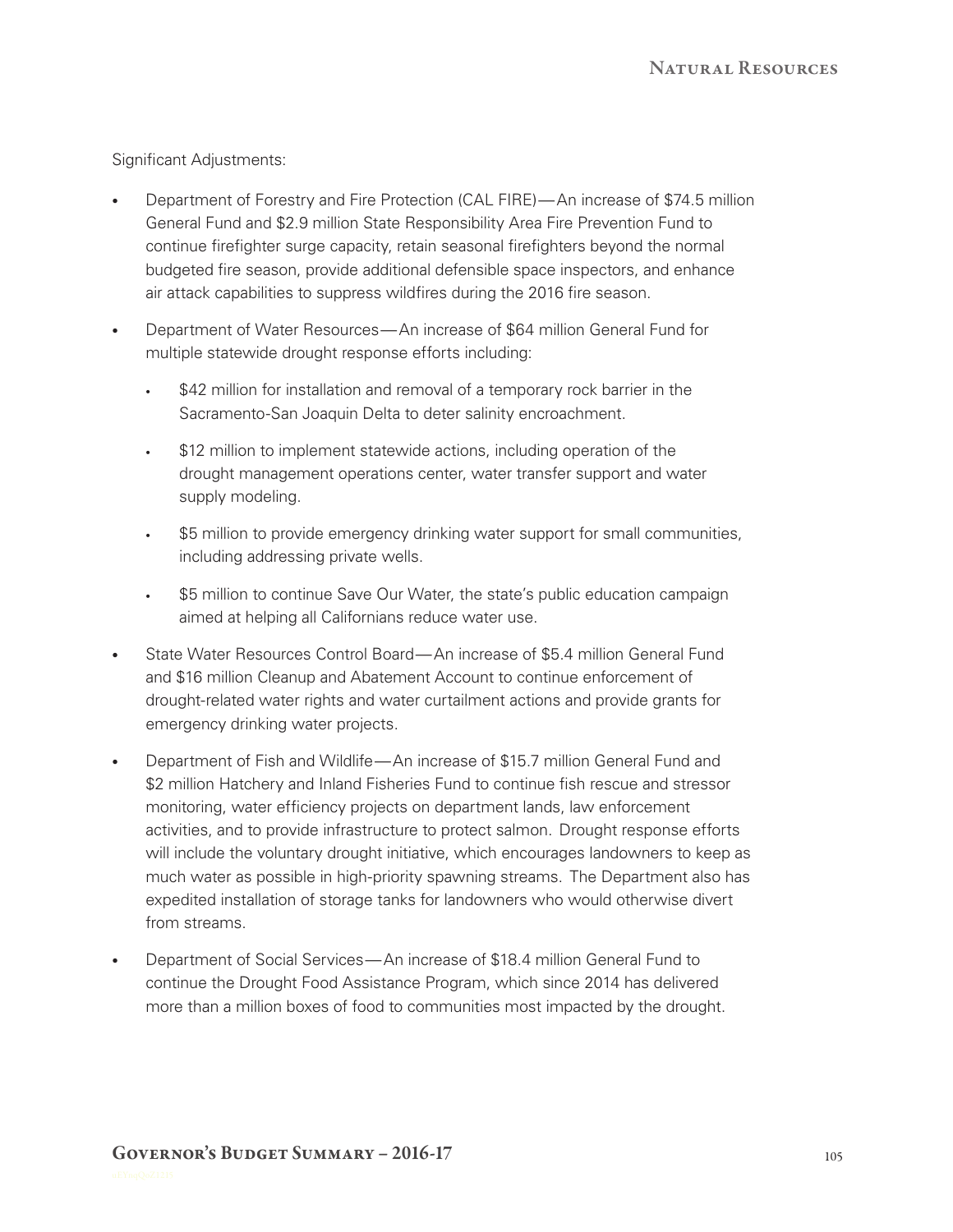- Department of Community Services and Development— An increase of \$7.5 million General Fund to provide emergency assistance to unemployed farmworkers, including housing, utility and job training assistance.
- Office of Emergency Services—An increase of \$26.7 million General Fund to continue to provide local communities with technical guidance and disaster recovery support related to the drought, distribution of bottled water, and response and recovery training and credentialing program for local agencies.

The Budget also includes \$90 million of Cap and Trade funding for the Department of Food and Agriculture, the Department of Water Resources, and the Energy Commission for multiple water conservation projects that save energy and reduce GHG emissions. For additional detail, see the Environmental Protection Chapter.

# California Water Action Plan

Released in January 2014, the California Water Action Plan provides a blueprint for California to build more reliable and resilient water systems and restore important ecosystems.

Many of the emergency drought response actions executed during the previous four years further the 10 actions of the California Water Action Plan (see Figure RES‑02), including making conservation a way of

Figure RES-02 **Water Action Plan Reliability, Restoration and Resilience** Make conservation a way of life Increase regional self-reliance and integrated water management Achieve the co-equal goals for the Delta Protect and restore important ecosystems Manage and prepare for dry periods Expand water storage capacity and improve groundwater management Provide safe water for all communities Increase flood protection Increase operational and regulatory efficiency Identify sustainable and integrated financing opportunities

life, increasing regional self‑reliance in water supplies, and improving flood protection. The state's emergency drought response is strategically guided by accelerating several of the key actions in the California Water Action Plan that will provide long-term benefits for the state.

In November 2014, the voters approved the Water Quality, Supply, and Infrastructure Improvement Act of 2014 (Proposition 1), which provides \$7.5 billion in general obligation bonds for water storage, water quality, flood protection, and watershed protection and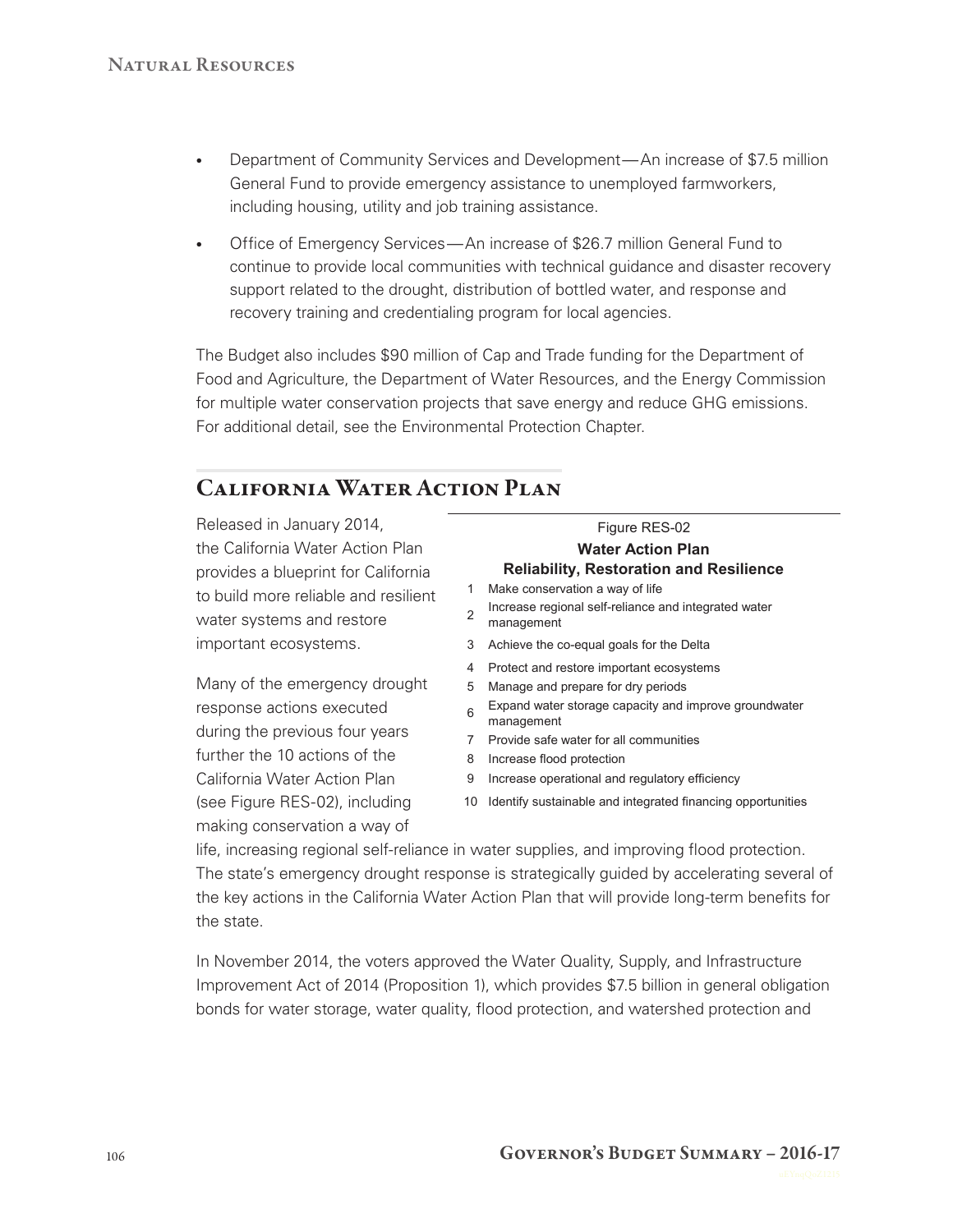restoration projects. Proposition 1 includes funding specifically intended to achieve the three overarching goals described in the Plan: restoration, resilience, and reliability.

Significant Adjustments:

- State Obligations—An increase of \$385 million Proposition 1 funds for multiple agencies to support projects that meet the state's commitments under the Klamath Agreements (\$250 million), the Central Valley Project Improvement Act (\$90 million), and the San Joaquin River Settlements (\$45 million).
- Flood Protection— An increase of \$100 million General Fund for the Department of Water Resources to enhance flood protection in the Central Valley by repairing levees. This is part of the deferred maintenance proposal in the Statewide Issues Chapter.
- Salton Sea Restoration— An increase of \$80 million Proposition 1 for the Department of Water Resources to design and implement projects that expand habitat and suppress dust at the Salton Sea, a critical resting stop for migratory birds.
- Wetlands Restoration— An increase of \$60 million Greenhouse Gas Reduction Fund for the Department of Fish and Wildlife to implement wetland restoration projects that provide carbon sequestration benefits, including habitat restoration projects within the California EcoRestore program to support the long-term health of the Delta's native fish and wildlife species.
- Update of the Delta Plan and Investment in Delta Science—An increase of \$3.6 million General Fund for the Delta Stewardship Council to support independent science through the Delta Science Program and to update the Delta Plan and regulations to address flood management, ecosystem restoration, and water supply reliability.
- Manage and Prepare for Dry Periods—An increase of \$3 million General Fund for the Department of Water Resources to identify water delivery operational improvements in extreme conditions and evaluate long-term climate change impacts on statewide water supplies.
- Groundwater Management— An increase of \$2.5 million General Fund for the Department of Water Resources to update data and fix safety hazards at 15 monitoring sites that are part of the National Hydrography Dataset, an important federal surface water mapping system.
- Investment Strategy—An increase of \$1.2 million General Fund for the Department of Water Resources to strengthen coordination and performance evaluation across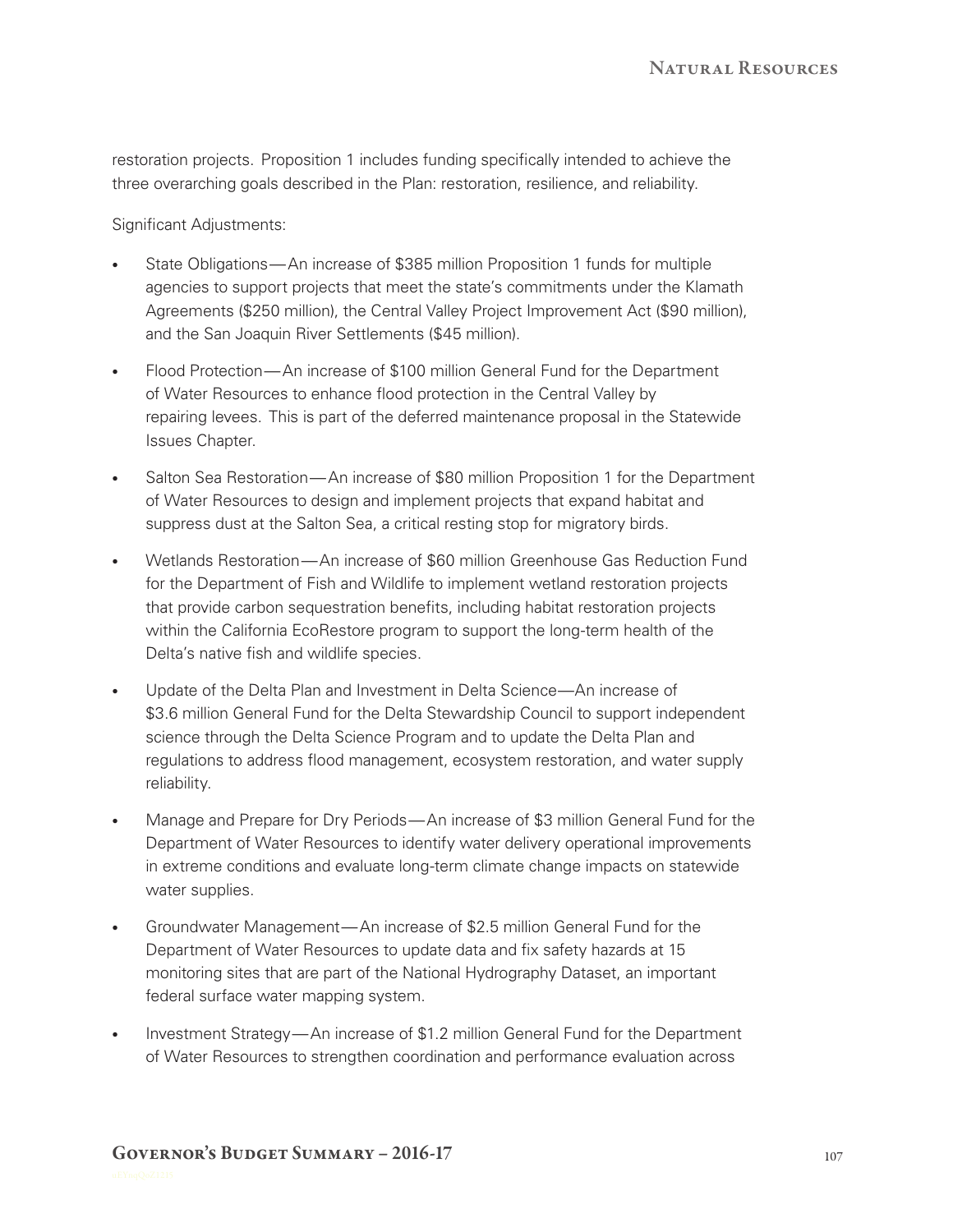state and regional agencies and develop a long‑term investment and financing strategy for the Water Action Plan.

Since the establishment of the Governor's drought task force in December of 2013, the state has made significant progress in a number of key water policy areas. California has adopted historic groundwater legislation, improved the groundwater adjudication process, enacted legislation that authorizes the consolidation of drinking water systems, and, with the help of the voters, enacted a \$7.5 billion water bond.

Even with these achievements, the last four years of drought conditions have exposed the weaknesses of the state's water system and the laws that govern it. As the state adapts to the future challenges of reduced Sierra snowpack and other changes to California's hydrology associated with climate change, it will be necessary to gain more flexibility in a water system that is increasingly constrained, both physically and legally. The state must focus limited resources on projects that leverage and maximize multiple benefits, and integrate the state's water systems with regional and local supplies. New water storage and conveyance systems must work together with water recycling and conservation to support economic growth in an environmentally sustainable way. Furthermore, the state must create more flexibility to get water where it is needed — on farms, in communities, and in streams to support people and the biodiversity on which they depend. The state must also improve the ability to transfer water and help support the integration of surface water and groundwater use to lessen conflicts between human, economic and environmental demands for water.

## Department of Forestry and Fire Protection

CAL FIRE provides resources management and wildland fire protection services covering over 31 million acres. It operates 235 fire stations and, on average, responds to over 5,600 wildfires annually. CAL FIRE also staffs local fire departments through reimbursement agreements with local governments. In six counties, CAL FIRE contracts with county agencies to provide fire protection and prevention services on their behalf. The Budget includes \$2.1 billion (\$1.3 billion General Fund) and 6,955 positions for CAL FIRE.

Significant Adjustments:

Healthy Forests—An increase of \$150 million Greenhouse Gas Reduction Fund to reduce wildfire risk and improve the carbon sequestration potential of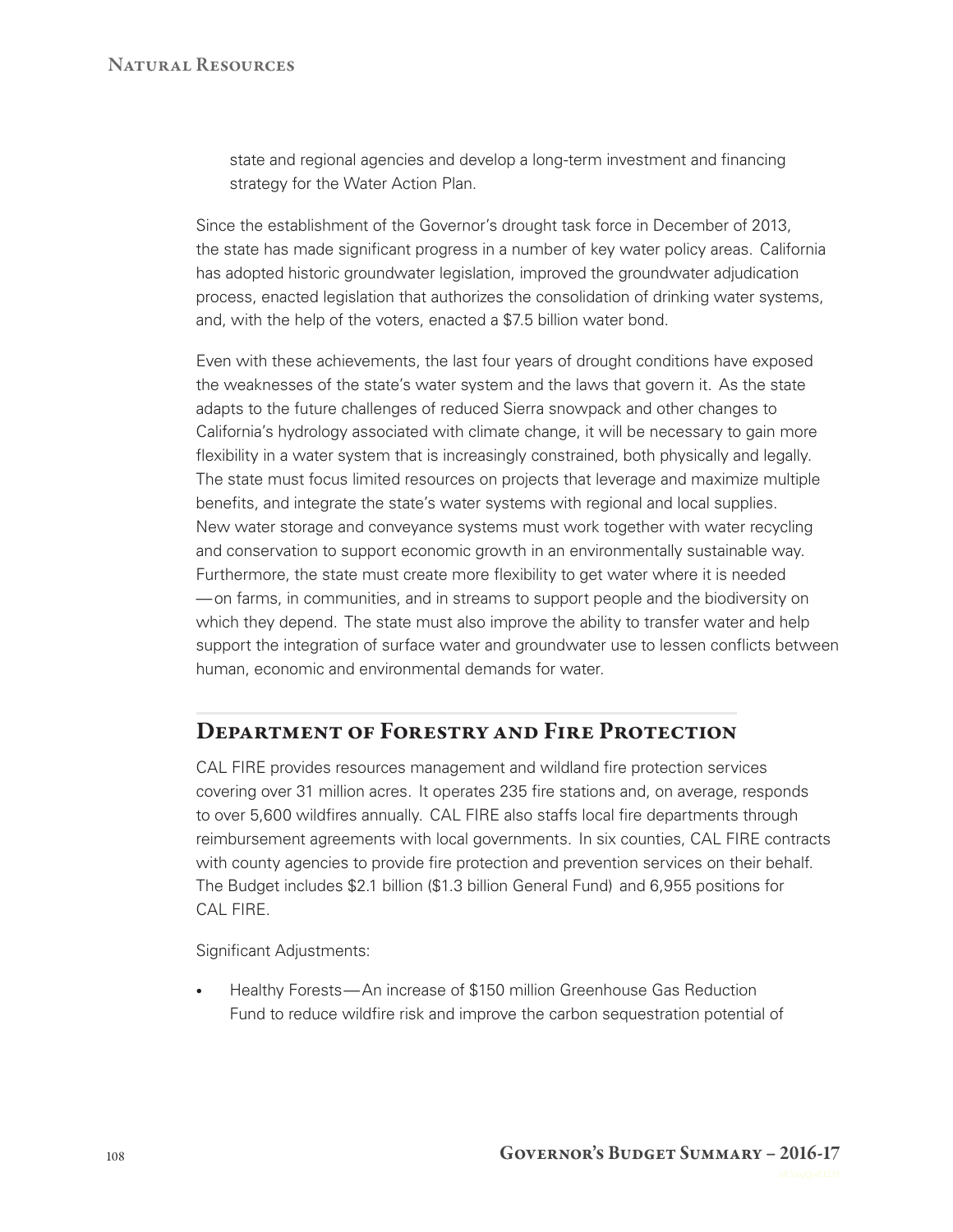California's forests. For additional information, see the Cap and Trade Expenditure Plan section of the Environmental Protection Chapter.

- Fire Protection Operational Enhancements— An increase of \$24.6 million (\$24 million General Fund) to improve the efficiency and effectiveness of CAL FIRE's emergency response capabilities, including:
	- \$17 million General Fund and 95.9 positions to increase staffing levels in CAL FIRE's 21 Emergency Command Centers, along with the two regional and Sacramento Command Centers, to address the increased volume of emergency calls during periods of historic increased fire activity.
	- \$7.6 million (\$7 million General Fund) and 12.8 positions to acquire, install, and support Automated Vehicle Location and Mobile Data Computer devices in all CAL FIRE emergency response equipment. This capability will allow CAL FIRE to more efficiently and accurately locate equipment and resources while in transit, improve the ability to respond with the closest available resources, improve firefighter safety and reduce the negative impact from wildfires.
- Professional Standards Program— An increase of \$4.4 million (\$4.1 million General Fund) and 14 positions to establish a dedicated unit responsible for implementing a comprehensive program addressing personnel investigations and adverse actions. Several incidents in recent years have demonstrated the need to strengthen CAL FIRE's ability to address department‑wide personnel issues. A centralized unit will improve the quality of investigation and written adverse actions through dedicated, trained investigators, and provide centralized oversight resulting in coordination and consistency in adverse actions, penalties, and investigative materials.
- Fire Safety, Flame Retardants, and Building Insulation—An increase of \$125,000 Building Standards Administration Special Revolving Fund to continue the research and implementation work to determine if flame retardants may be eliminated from building insulation materials without a negative impact to occupant and building fire safety. This request is part of the Administration's ongoing commitment to reduce and eliminate, where possible, the exposure to harmful flame retardant chemicals and to sustainable or "green" buildings, as detailed in Executive Order B‑18‑12.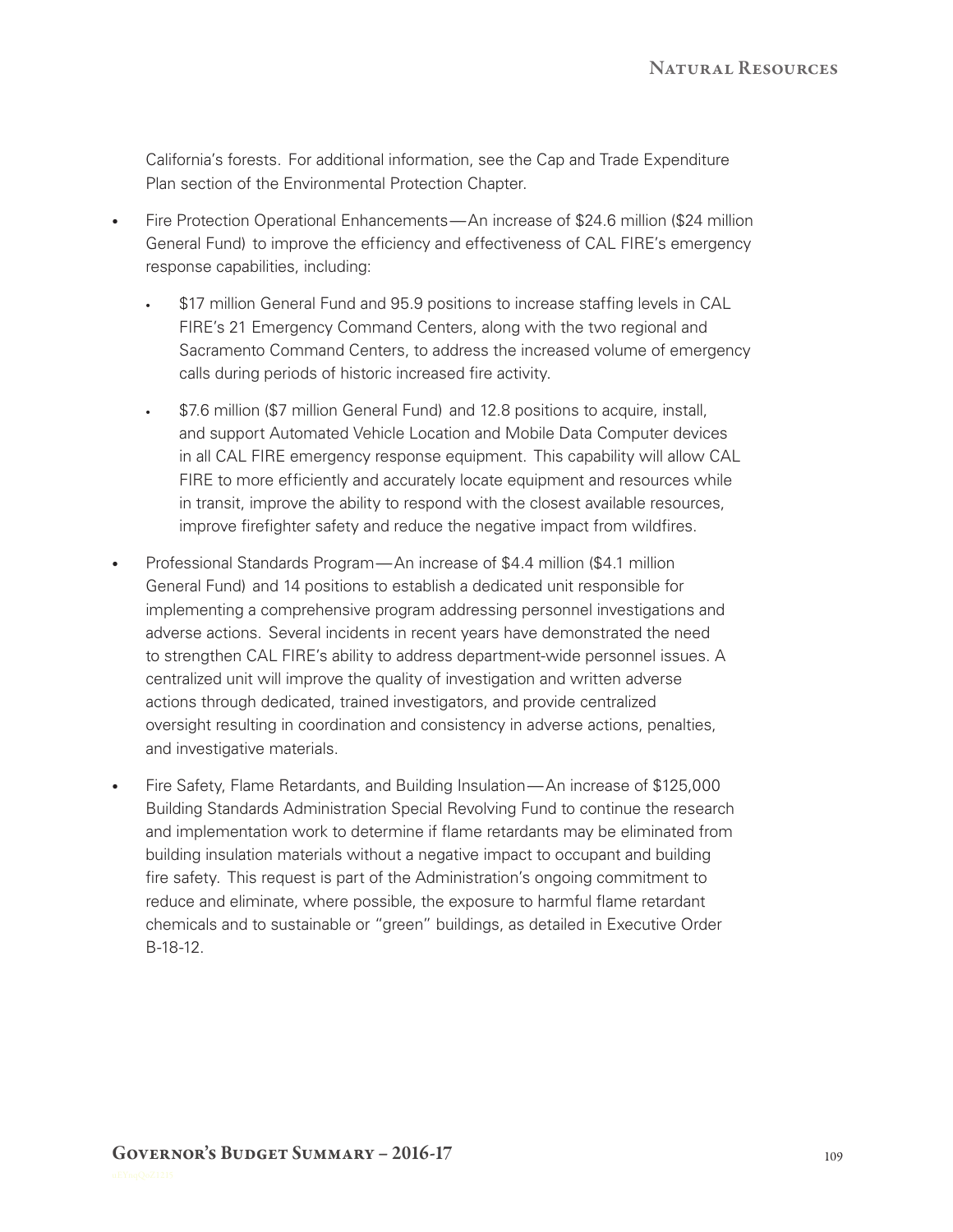#### Helicopter Replacement

CAL FIRE currently operates 12 federal military surplus Vietnam‑era helicopters to fulfill its wildland fire protection mission. These aircraft are aging, and the cost to maintain the fleet is increasing as parts are harder to find and more expensive to acquire. Furthermore, these helicopters do not meet CAL FIRE's current needs. CAL FIRE has been working with the Department of General Services to complete a competitive procurement to replace these aircraft. With the current procurement schedule, the Administration anticipates a spring budget proposal for the acquisition of new helicopters.

## Department of Parks and Recreation

The Department operates the state park system to preserve and protect the state's most valued natural, cultural, and historical resources. The park system includes 280 parks, beaches, trails, wildlife areas, open spaces, off‑highway vehicle areas, and historic sites. The Budget includes \$589 million (\$117.5 million General Fund) and 3,547 positions for the Department.

#### Continued Strengthening of State Park System

The Administration is continuing to take actions that strengthen the state parks system, improve visitors' experiences, and make the services provided by the state parks system more relevant to a broader and more diverse group of people. Last year, the Administration established a transformation team to develop and lead the Department in executing structural and sustainable reforms. This effort focuses on the budget, maximizing partnerships, improving internal practices, setting up a structure for more innovative revenue generation opportunities, developing an outside support entity, and better identifying programs for broader populations and diverse communities. A number of initiatives have been developed and implemented, consistent with the recommendations of the Parks Forward Commission. This independent commission performed an assessment of the financial, cultural, and operational challenges facing State Parks.

Significant Achievements:

New Path to Park Leadership— In May 2015, the Department secured the approval of the State Personnel Board for a new civil service classification which now allows individuals from broad professional backgrounds, including those outside of state government, to compete to serve as top leaders throughout the state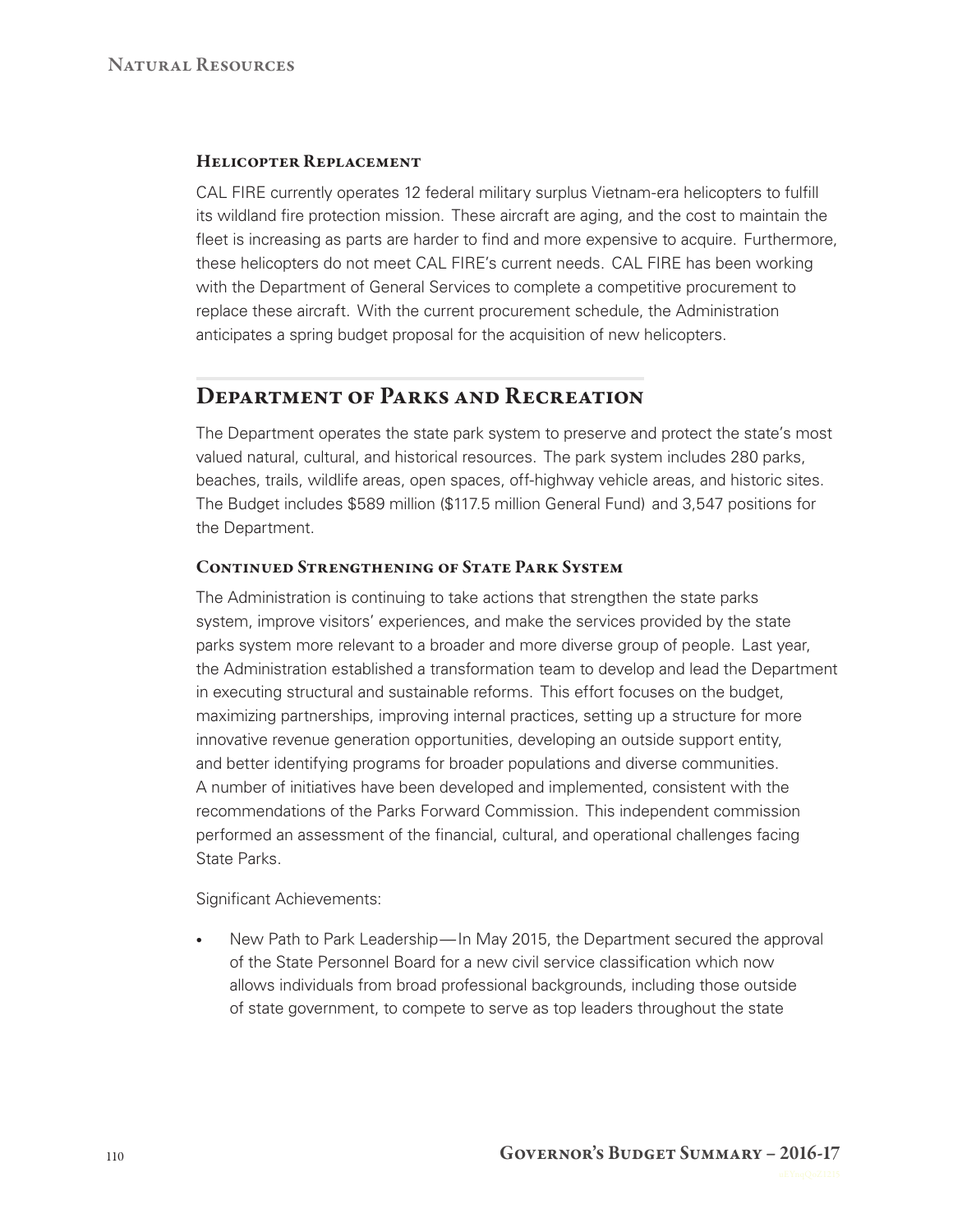parks system. Previously, only peace officers could serve in these positions. Now, nearly 25 percent of the top Parks leaders in the field will be serving in this new classification by March 2016.

- Modernizing Fee Collection and Technology in the Parks System— Last year, the Department installed technology allowing visitors to use credit and debit cards at more state parks. Visitors can now pay for parking fees using smartphones. The Department has also been exploring more robust technology that will serve as the new statewide parks reservation system and anticipates awarding a contract to a vendor by spring 2016.
- Enhancing Information on the Parks System— Last year, the Department began providing panoramic images of trails in state parks over the internet. Through this ongoing effort, images are available for over half of the state parks. This includes all state parks along the California coast, trails throughout the system, and at the entire Bodie State Historic Park. The increased information allows visitors to view state park trails in advance of a trip and allows those with limited mobility to experience trails. The Department also expanded its Parks Online Resources for Teachers and Students (PORTS) program to now include the immigration station at Angel Island State Park. This long-distance learning program utilizes video conferencing to connect Parks interpretive staff at nine state parks to K‑12 classrooms throughout the state, serving over 40,000 students annually including schools in underserved communities. Through the program, children learn about topics such as immigration, climate change, and the importance of protecting natural resources.
- New Budget Tool and Organization Structure— Two essential initiatives of the transformation team's efforts are completing a Service‑Based Budgeting tool and recommending an update to the organization structure. These two initiatives complement each other and will articulate the services that can be provided at various funding levels and how the Department will best deliver those services. With philanthropic funds, the Department secured the assistance of a consulting group to help develop these initiatives.

The Budget includes several proposals that build on these existing efforts.

Significant Adjustments:

Off-Highway Vehicle Loan Repayment and Fuel Tax Transfer—A repayment of \$112 million of General Fund loans made from the Off-Highway Vehicle (OHV)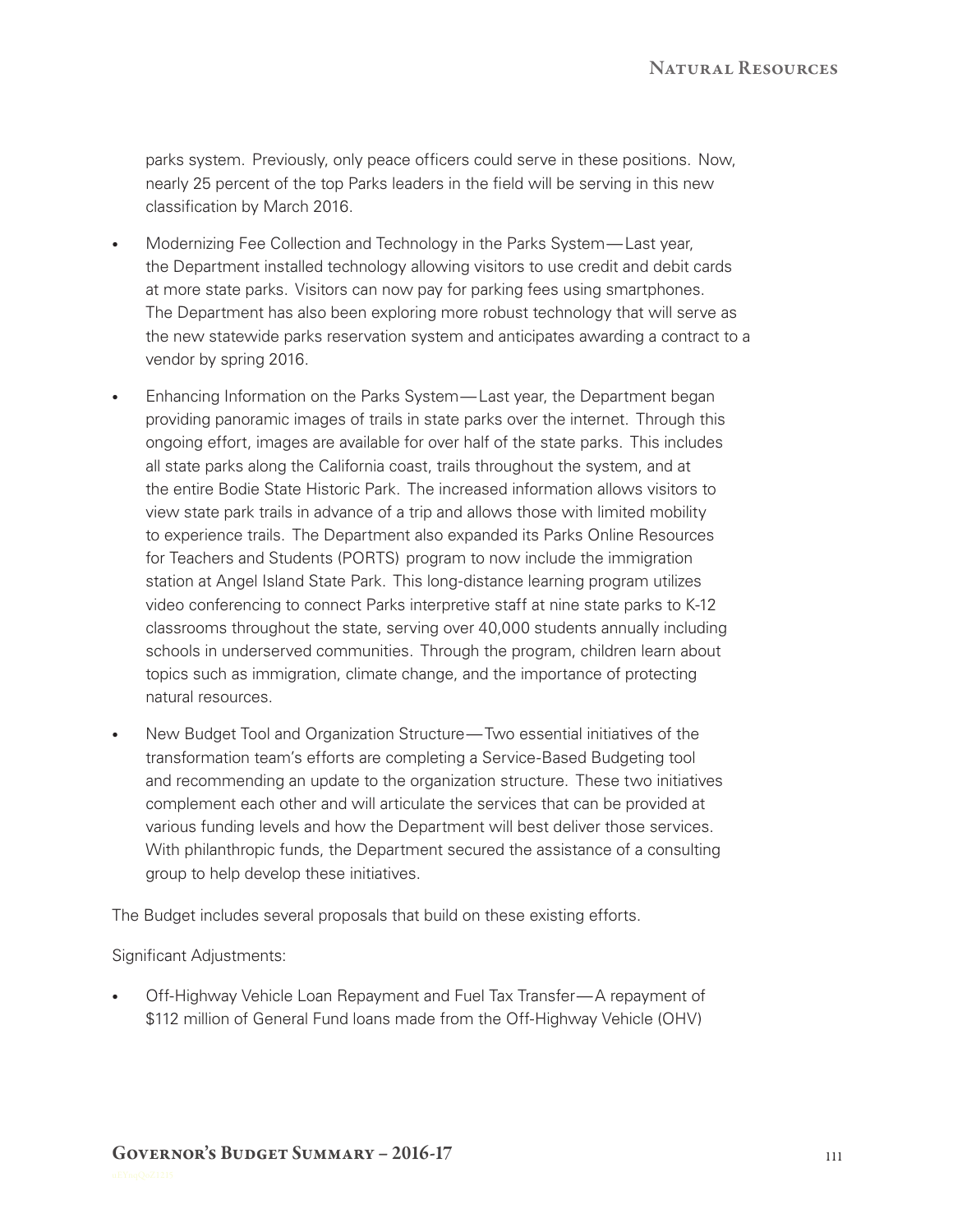Trust Fund and a one‑time transfer of \$31 million of existing fuel tax revenues, currently deposited into the OHV Fund, to the State Parks and Recreation Fund. This proposal supports the Administration's commitment to pay down debt while maintaining existing service levels across the entire state parks system, including the OHV Program. The transformation team will continue to identify improvements for the Department's long-term fiscal viability.

- Deferred Maintenance— An increase of \$60 million General Fund for high-priority deferred maintenance projects in the state parks system. This is part of the deferred maintenance proposal in the Statewide Issues Chapter.
- Outreach to Urban Communities—An increase of \$690,000 State Park Protection Fund and 3 positions for a two-year pilot project to implement a community liaison project within the two largest urban population centers in the state, Los Angeles and the Bay Area. These liaisons will work with community-based organizations and nonprofit groups to create culturally relevant interpretive and environmental programs. The Department also is working to secure philanthropic support to augment the resources for this project and initiate efforts in the current year.

## DEPARTMENT OF CONSERVATION

The Department of Conservation administers programs responsible for the sustainable management and development of the state's land, energy, and mineral resources. The Department's programs preserve agricultural and open space land, evaluate geology and seismology, and regulate mineral, oil, and gas development activities. The Budget includes \$112.8 million (\$3.3 million General Fund) and 503 positions for the Department.

#### Oil and Gas Regulation

The Division of Oil, Gas & Geothermal Resources was established 100 years ago to regulate oil and gas industry practices. Today, the Division oversees the drilling, operation, maintenance, and plugging and abandonment of oil, natural gas, and geothermal wells.

About 35 percent of the oil used in California comes from the oil and gas reservoirs in the state. These resources are produced through more than 80,000 active oil and gas wells owned and operated by more than 450 operators and companies. Most of the production comes from the San Joaquin Valley, but operators also produce oil and gas in coastal areas such as the Los Angeles Basin, Ventura, Santa Barbara, and around Santa Maria.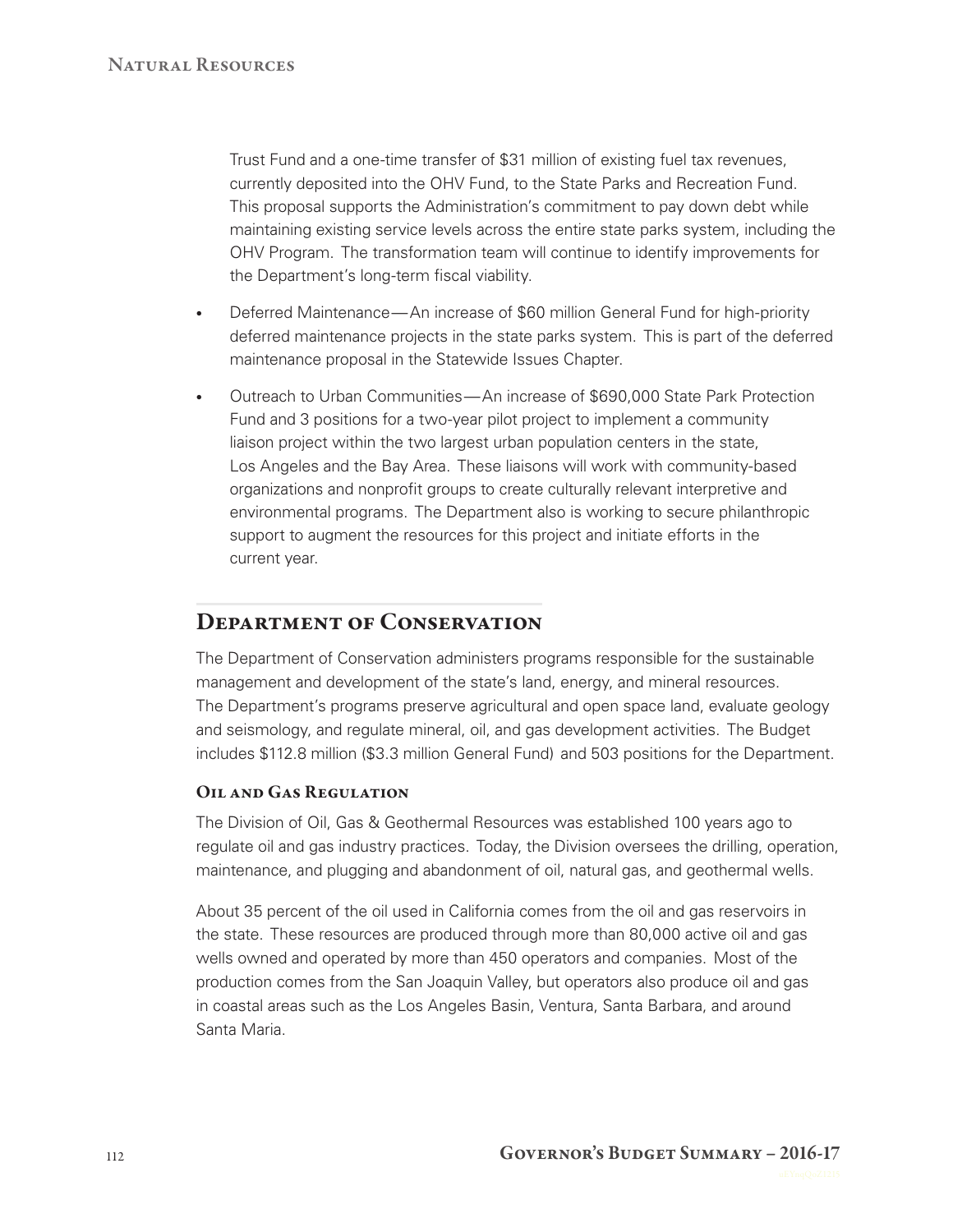Over the past few years, the Administration has identified changes needed to improve the policies, practices, and regulations administered by the Division. In October 2015, the Department published a Renewal Plan for Oil and Gas Regulation to guide Division reforms over the next two years and accelerate the progress underway since 2012, with the overarching goal of building a regulatory program that emphasizes the safe development of oil, natural gas, and geothermal resources through sound engineering practices that protect the environment, prevent pollution, provide public safety and utilize up-to-date information management systems.

Over the past several years, the Department has added more than 100 regulatory positions to address compliance with permitting requirements, underground injection control, and significant statutory changes, such as Chapter 313, Statutes of 2014 (SB 4), which increase regulation of well stimulation.

Significant Adjustments:

- Oil and Gas Training Program— An increase of \$1.3 million Oil, Gas, and Geothermal Administrative Fund and 2 positions to develop and implement a comprehensive training program for regulatory staff.
- Pipeline Inspections—An increase of \$1.4 million Oil, Gas, and Geothermal Administrative Fund and 10 positions to enable the Department to test sensitive gas pipelines on a more periodic basis and accurately map pipelines to identify potential threats.

# California Conservation Corps

Governor Brown established the California Conservation Corps in 1976 to provide young women and men the opportunity to be trained to work on conservation projects and respond to natural disasters. The Corps builds trails, plants trees, and implements clean energy and water conservation projects.

Among other accomplishments in 2015, the Corps added two water conservation corpsmembers to each of its Energy Corps crews to provide water efficiency assessments in addition to energy audits. In anticipation of potential floods this winter, all corpsmembers have been trained in flood‑fighting techniques. The Corps also provided more than half a million hours of fire response and support throughout the 2015 fire season.